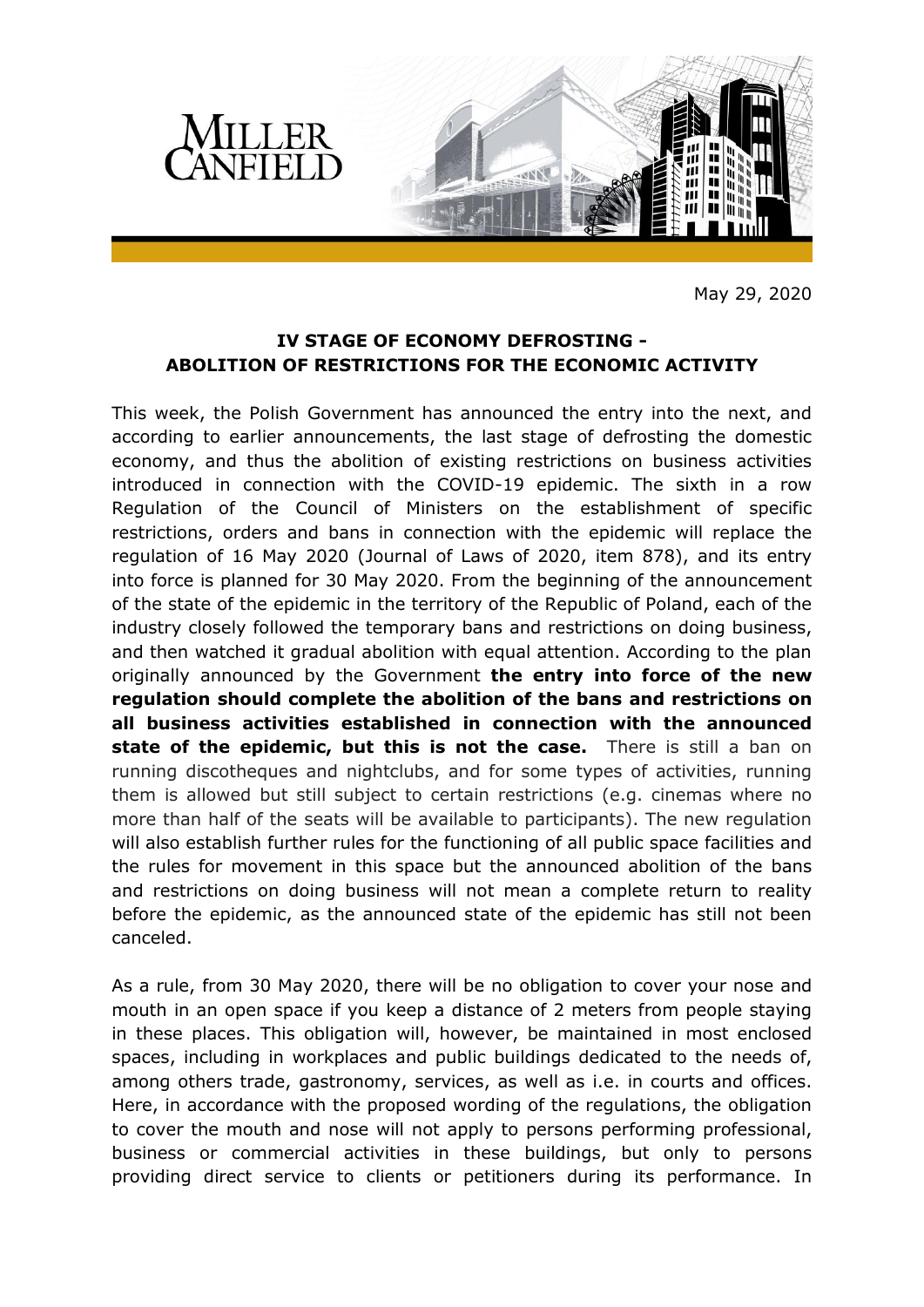

commercial or service facilities and market stalls (stalls) the obligation to cover the mouth and nose will apply to everyone without exception.

It should be emphasized that in this last stage of defrosting the economy, restrictions on the permissible number of persons per square meter of a given space, existing until now, and annoying especially for the trade and catering industry are abolished.

From the nearest Saturday, i.e. 30 May 2020, fully open (although on certain rules) will be i.e. restaurants, and from 6 June 2020 also i.e. cinemas, gyms, fitness clubs, saunas, solariums, massage salons. For shopping center owners, this means that all service and catering points located therein, which remain closed so far, will be able to function again on 30 May and 6 June 2020, although still with certain rules for both owners and customers. In gastronomic facilities it will be necessary above all for customers to cover their mouths and nose until they occupy the place where they eat or drink.

In commercial or service facilities with a sales or service area of over 2,000 sq m and commercial facilities within the meaning of the Act of 10 January 2018 on trade restrictions on Sundays and holidays and on certain other days (Journal of Laws of 2019, item 466), the following obligations are maintained:

- wearing disposable gloves by persons staying on their territory when purchasing goods or services;
- providing disposable gloves or hand sanitizers by these facilities;
- disinfecting the cash desk or service desk during their opening hours, at least once an hour.

Pursuant to the new regulation, while maintaining the abovementioned obligations, from 30 May 2020 it should also be permissible to conduct retail trade or service activities on sale stands and also without restrictions as to the number of people served. The proposed new regulations do not duplicate existing restrictions in this respect, i.e. separating counters or cash desks with plastic screens.

The general obligation for workplaces to provide employees, regardless of the basis of employment, with disposable gloves or hand disinfectants and, in principle, to provide at least a 1.5-meter distance between workplaces is maintained.

According to official information available on government websites, specific sanitary recommendations for individual industries, which are primarily a practical specification of the new regulation and also an important guide for its proper implementation, will be given after the consultation process with